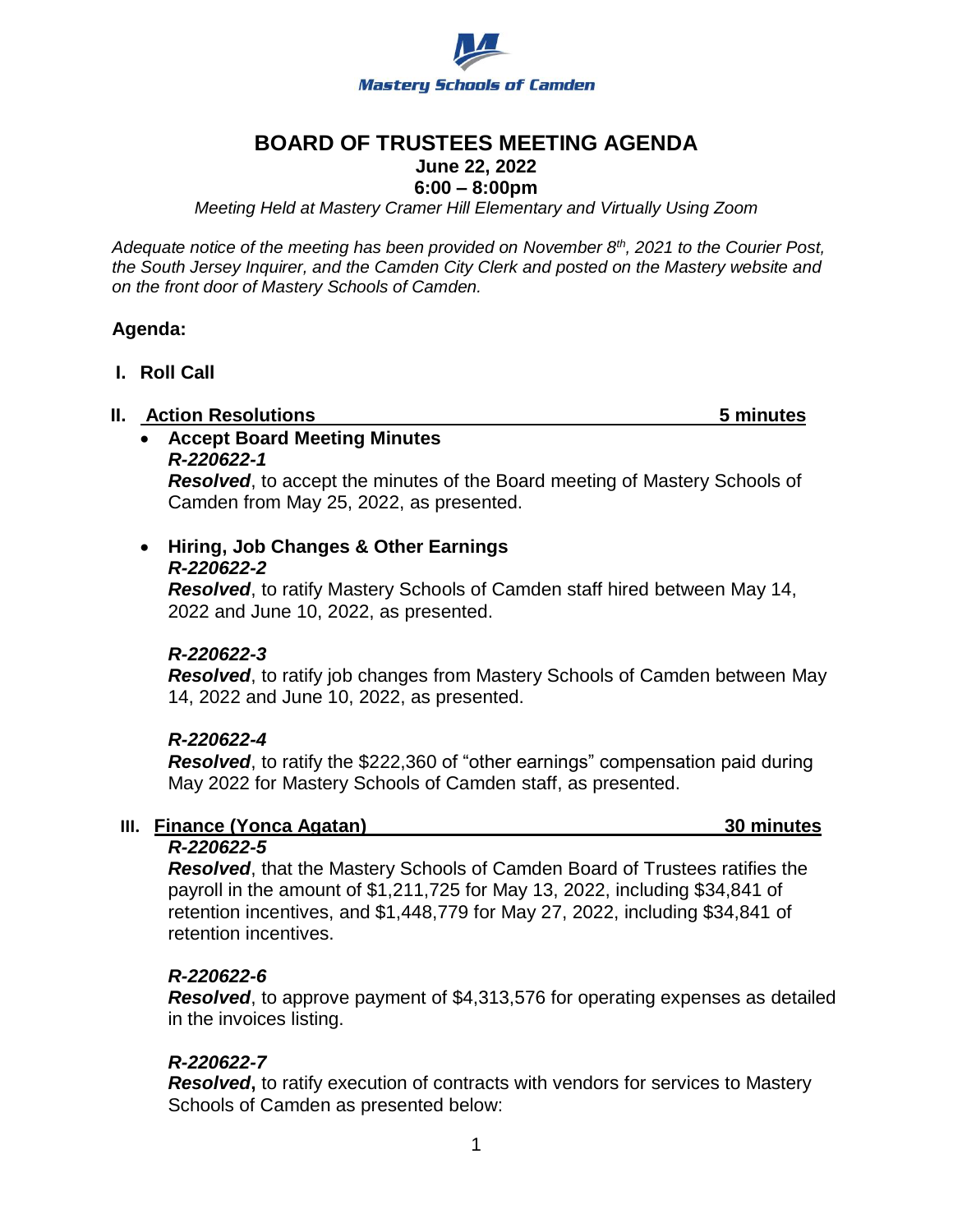

| <b>Contractor / Service Provider</b>  | <b>Description of Services</b>      | <b>Term of Contract</b> | <b>Contract Amount</b>                 |
|---------------------------------------|-------------------------------------|-------------------------|----------------------------------------|
| Center for Black Educator Development | Freedom Schools Literacy Academy    | $5/26/22 - 8/8/22$      | \$30,000                               |
| Elliott-Lewis                         | McGraw HVAC equipment installation  | $6/22/22 - 10/14/23$    | \$2,717,000                            |
| Environmental Consulting, Inc.        | Soil and Water Remediation          | $7/1/22 - 6/30/23$      | \$16,790                               |
| Johnston Law Firm                     | <b>Legal Services</b>               | $7/1/22 - 6/30/23$      | \$285.00/hr for Principals and Counsel |
|                                       |                                     |                         | \$255.00/hr for Associates             |
|                                       |                                     |                         | \$115.00/hr for Paralegal              |
| Jounce Partners                       | Teacher Coaching (up to 4 Teachers) | $4/26/22 - 6/30/22$     | \$7,200 (\$1,800 per teacher)          |
| LEAD                                  | Molina Summer Programming           | $4/6/22 - 8/6/22$       | \$60.107                               |
| Skanska USA Building, Inc.            | Molina Phase 1 Project              | $6/22/22 - 12/20/22$    | \$2.980.576                            |

## *R-220622-8*

*Resolved***,** to approve the proposed FY22 Budget – June Revision for Mastery Schools of Camden as presented.

## *R-220622-9*

*Resolved***,** to approve the proposed FY22 Committed Reserve Balance designations for Mastery Schools of Camden as presented.

## *R-220622-10*

*Resolved,* to approve the proposed FY23 Budget for Mastery Schools of Camden as presented.

## *R-220427-11*

*Resolved,* to ratify the renewal of technology subscription services with Mastery Charter High School for FY23 with total fees of \$1,009,000 (i.e., \$360 per child).

## *R-220622-12*

*Resolved,* to approve Lockton Companies, Inc., as the insurance broker of record for Mastery Schools of Camden, and:

**Further Resolved**, to approve the execution of the following insurance policies for Mastery Schools of Camden effective July 1, 2022:

- General Liability / \$1,000,000 per occurrence, \$3,000,000 aggregate (+Umbrella+Excess)
- Umbrella Liability / \$10,000,000
- 2<sup>nd</sup> layer Excess Liability / \$10,000,000
- Automobile Liability / \$1,000,000 (+ Umbrella+Excess)
- Workers Compensation / \$500,000 / \$500,000 / \$500,000 (+Umbrella+Excess)
- Cyber Liability / \$2,000,000
- Directors & Officers Liability / \$3,000,000 Primary, \$2,000,000 Excess
- Student Accident & Health / \$25,000 Medical/ \$50,000 from death, dismemberment, paralysis
- Property / \$84,548,582 / (includes all Buildings)
- Crime/Fidelity Bond (Employee Dishonesty) / \$500,000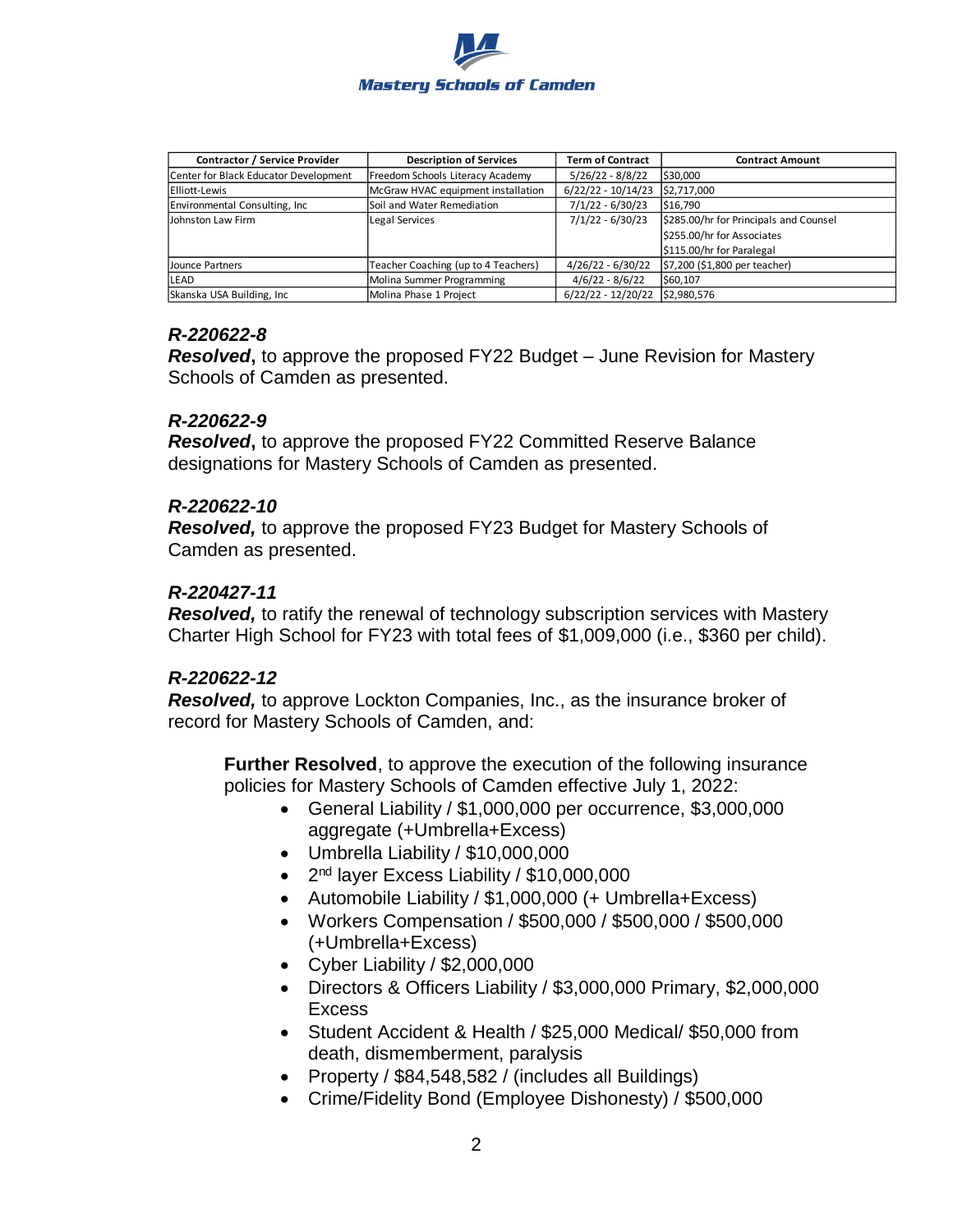

 $\bullet$  International / \$1,000,000

## *R-220622-13*

*Resolved,* to authorize the submission of Mastery Schools of Camden's IDEA, Title I, Reallocated Title I, Title I SIA, Title II, Title III, Title IV, Coronavirus Response and Relief Supplemental Appropriations Act of 2021 (CRRSA) (ESSER II), and American Rescue Plan Act of 2021 (ARP ESSER) grant applications for FY23.

## *R-220622-14*

*Resolved,* to authorize the Camden City School District to act as the School Food Authority for Mastery Schools of Camden for the 2022-2023 School Year.

## **IV. CEO Report (Scott Gordon)** 50 **minutes**

Topics:

- Schools Update (Jeff Pestrak)
- New Teacher Recruitment (Dr. Charity Hughes)
- Graduate Profile and Strategic Planning (Dr. Saliyah Cruz)
- Facilities Update and Student Enrollment (Matt Troha)
- **Board Executive Advisory Committee**

# **V. Compliance (Michael Patron) 10 minutes**

#### **Board Membership** *R-220622-15*

*Resolved,* to appoint James Sheward to a two-year term to Mastery Schools of Camden Board of Trustees.

## *R-220622-16*

*Resolved,* to reappoint James Sheward as Chair of Mastery Schools of Camden Board of Trustees.

## *R-220622-17*

*Resolved,* to appoint Jamie Reynolds to a two-year term to Mastery Schools of Camden Board of Trustees.

| July 27, 2022      | Action Agenda - 30 min |  |
|--------------------|------------------------|--|
| August 31, 2022    | Action Agenda - 30 min |  |
| September 28, 2022 | Full Agenda            |  |
| October 26, 2022   | Full Agenda            |  |
| November 30, 2022  | Full Agenda            |  |
| December 14, 2022  | Action Agenda - 30 min |  |
| January 25, 2023   | Full Agenda            |  |
| February 22, 2023  | Action Agenda - 30 min |  |

## **Board Calendar 2022-23**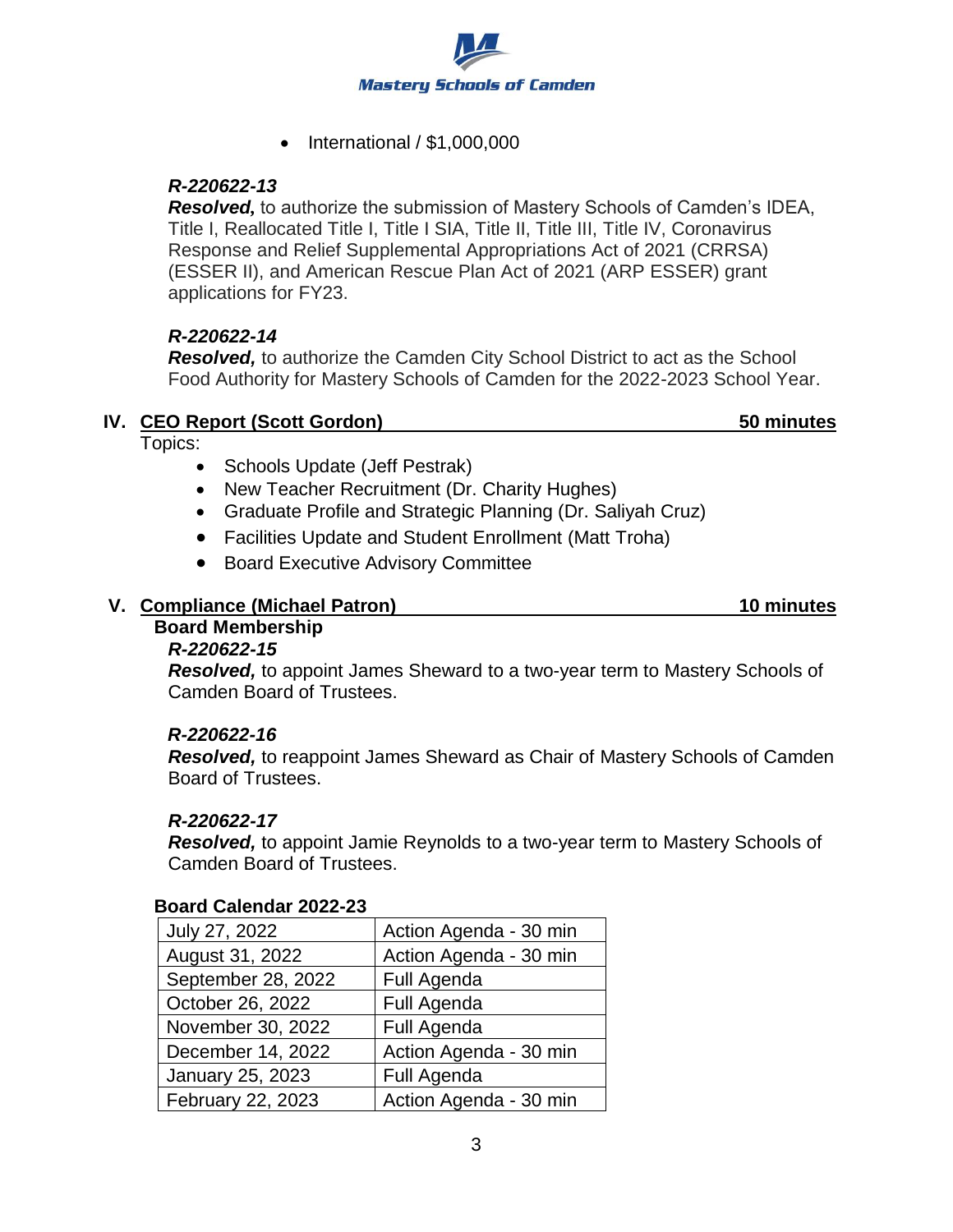

| March 29, 2023 | Full Agenda            |
|----------------|------------------------|
| April 26, 2023 | Action Agenda - 30 min |
| May 24, 2023   | Full Agenda            |
| June 21, 2023  | Full Agenda            |

#### *R-220622-18*

*Resolved,* to adopt the Board meeting calendar for 2022-23 as presented.

## *R-220622-19*

*Resolved*, to approve the adoption of the Courier Post and South Jersey Inquirer as the official newspapers for posting the board calendar and other related matters.

## *R-220622-20*

*Resolved*, to make the following annual appointments for the 2022-23 school year.

School Boards in New Jersey are required to appoint staff to fill specific roles. These appointments last for only one year, so all appointments must be renewed annually.

- School Business Officer Chris Barts
- School Physician Deborah A. Niles, MD, FAAFP
- Affirmative Action Officer Michael Patron
- OPRA Custodian of Records Michael Patron
- Gender Equity (Title IX) Officer Michael Patron
- Integrated Pest Management Omar Robinson
- Pension Certifying Officer Mary Fehrle
- Supervisor of the Certifying Officer Charity Hughes
- School Safety Specialist Michael Patron
- Anti-Bullying Coordinator Rana Shariatdoust
- Board Secretary Michael Patron

## *R-220622-21*

*Resolved,* to accept the HIB Board Report for June 2022 as submitted.

## **HIB Biannual Board Report**

On a biannual basis, school leadership must present summary level Harassment, Intimidation, and Bullying (HIB) information.

## *R-220622-22*

*Resolved,* to accept the HIB Biannual Report for the 2021-22 school year as presented.